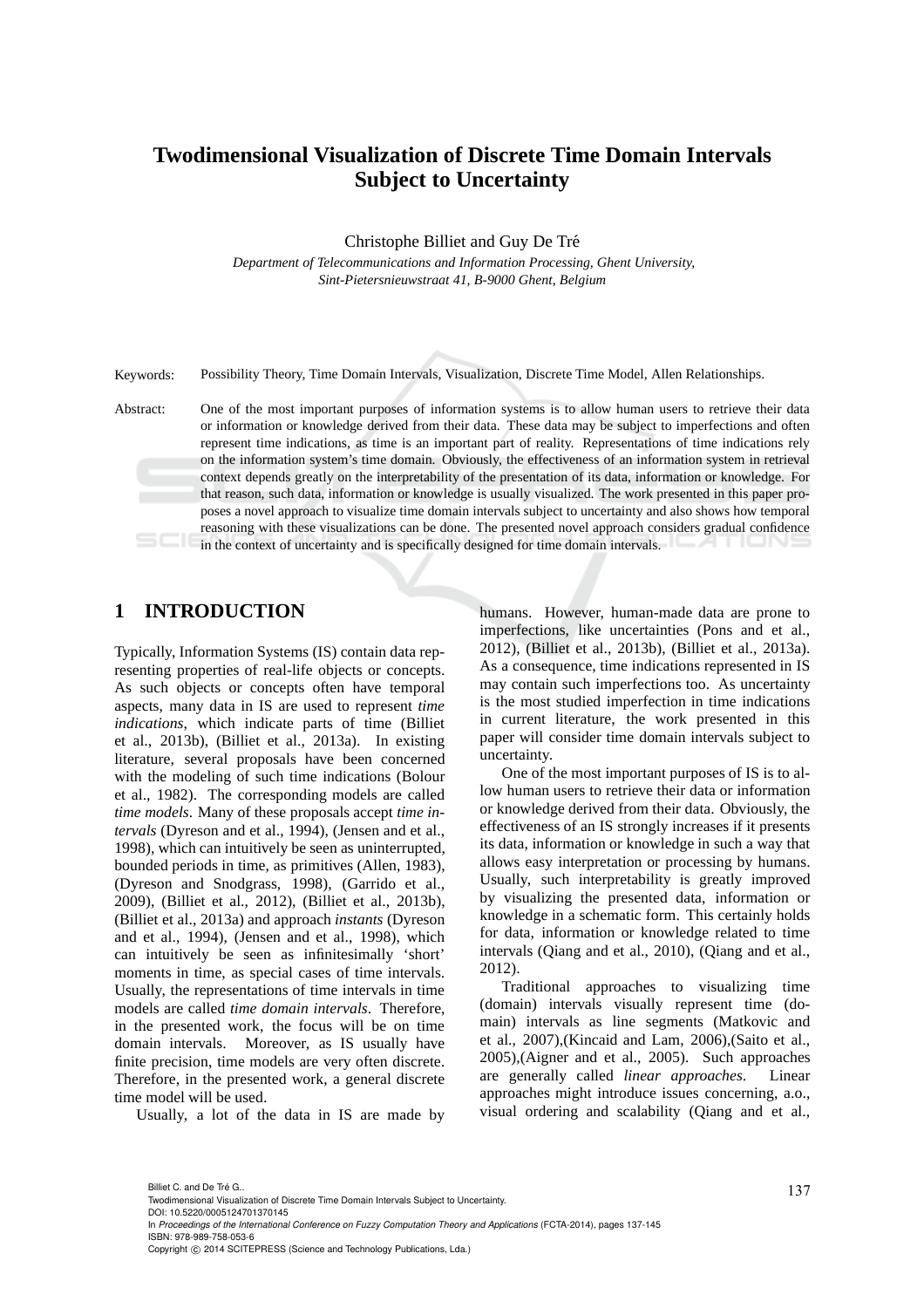2010),(Qiang and et al., 2012), which have a direct, negative impact on the interpretability of the visualization.

In an attempt to deal with such issues, an approach has been introduced in which time intervals are visualized as points in the image plane (Kulpa, 2006). Based on this, Van De Weghe et al. introduced a similar approach called the *Triangular Model* (TM) (Van De Weghe et al., 2007). However, these approaches consider the visualization of time intervals and not time domain intervals, causing them to not be immediately usable in the context of IS. Moreover, these approaches do not account for imperfection. In (Qiang and et al., 2010), an approach is proposed that does consider imperfection in time intervals. However, this approach doesn't consider gradual confidence in the context of uncertainty and doesn't consider time domain intervals. In (De Tré and et al., 2012), an approach is proposed that does consider such gradual confidence, but still doesn't consider time domain intervals. Moreover, this approach has shown to be slightly too modest.

The first contribution of the work presented in this paper is the proposal of a novel way to visualize time domain intervals subject to uncertainty, where the time model involved is a discrete one. This proposal is presented in section 5. A second contribution is the proposal of a novel way of evaluating the temporal relationships between a time domain interval subject to uncertainty and a regular one. This is presented in section 7. The final contribution of this paper is the proposal of a novel way of evaluating the temporal relationships between two time domain intervals subject to uncertainty. This is presented in section 8. Both approaches improve upon the approach introduced in (De Tré and et al., 2012).

### **2 TIME MODELING IN INFORMATION SYSTEMS**

### **2.1 The Perception of Time by Information Systems**

IS usually see time as a totally ordered set of infinitesimally short 'moments', which is the so-called time axis. These 'moments' are called *instants*.

**Definition 1. Instant** (Dyreson and et al., 1994), (Jensen and et al., 1998)

*An* instant *is a time point on an underlying time axis.*

Two instants define a subset of the time axis, which is called a *time interval*.

**Definition 2. Time Interval** (Dyreson and et al., 1994), (Jensen and et al., 1998)

*A* time interval *is the subset of the time axis containing all instants between two given instants (and no other).*

**Definition 3. Duration** (Dyreson and et al., 1994), (Jensen and et al., 1998)

*A* duration *is an amount of time with known length, but no specific starting or ending instants.*

A time interval is bounded by two instants, whereas a duration is not.

### **2.2 The Modeling of Time by Information Systems**

IS usually model time using *time models*.

### **Definition 4. Time Model**

*In a data model used by an IS, a* time model *is the collection of definitions, prescriptions and rules that allow describing the structure and behavior of time.*

A time model defines how time-related concepts are represented in IS. To do this, a time model generally uses a *time domain*, which is the set of values used to represent time indications, and a set of rules and operations, which determine the behavior of the elements of the time domain. Existing time models can be categorized as to whether their time domain is a continuous or discrete set. In the presented work, it is assumed that the used time domain always is a discrete set, which means the corresponding time model is called a *discrete time model*.

As the one used in the presented work, a discrete time model usually models an underlying time axis using *chronons*.

**Definition 5. Chronon** (Dyreson and et al., 1994), (Jensen and et al., 1998)

*In a data model, a* chronon *is a non-decomposable time interval of some fixed, minimal duration.*

To model a time axis, a time model usually uses a sequence of consecutive chronons. Every such chronon corresponds to exactly one element in the model's time domain, where the ordering of the consecutive time domain elements reflects the temporal ordering of these chronons. These chronons have the same duration and are the smallest time intervals an IS using the time model can distinguish.

An instant is usually modeled as a single element of the time domain, corresponding to the chronon containing the instant, whereas a time interval can be modeled as a *time domain interval*.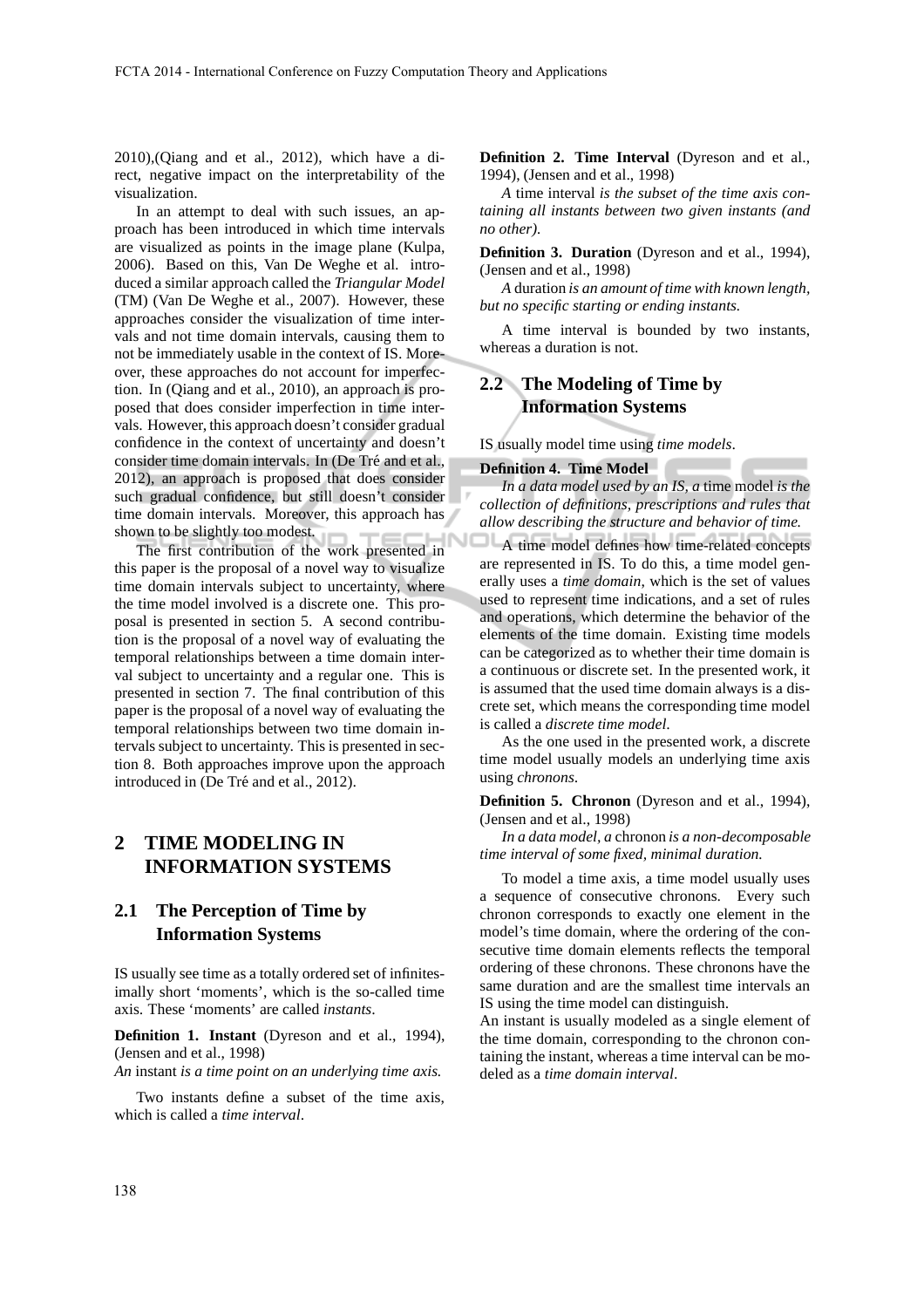#### **Definition 6. Time Domain Interval**

*In a data model, a* time domain interval *is a set of (one or more) consecutive time domain elements, used to represent a set of consecutive chronons which are used to represent a time interval.*

The time model used in the presented work is constructed as follows. Consider a time axis T, which is a totally ordered set of instants. The time model now contains a totally ordered set  $D$  of consecutive chronons  $c_i$ ,  $i \in \mathbb{Z}$ , in  $\mathbb{T}$ , equipped with a surjective mapping *m* from  $T$  to  $D$ . Thus,  $D$  is defined by

$$
\mathbb{D} = \{c_i | (c_i = [t_i, t_{i+1}]) \land (i \in \mathbb{Z})\}
$$

Here, every  $t_i, i \in \mathbb{Z}$  is an instant in  $\mathbb{T}$ . The mapping *m* is now defined by

$$
m: \mathbb{T} \rightarrow \mathbb{D}
$$
  
 
$$
: t \rightarrow c_i = [t_i, t_{i+1}[
$$
, for which  $t_i \le t < t_{i+1}$ 

Now, the time model is considered to be used by an IS and to contain a time domain  $E$  to that purpose, where  $\mathbb E$  is defined as  $\mathbb E = \{e_i | (i \in \mathbb Z)\}.$ 

Every element  $e_i, i \in \mathbb{Z}$  of this domain  $\mathbb E$  now uniquely corresponds to a single chronon  $c_i \in \mathbb{D}, i \in$  $\mathbb Z$ . Two consecutive elements of  $\mathbb E$  always correspond to two consecutive elements of  $D$ , maintaining the ordering. As such, time indications will be represented using values of  $E$ :

- an instant  $t \in \mathbb{T}$  will be modeled as the element  $e \in \mathbb{E}$  for which *e* corresponds to the chronon  $c \in$  $\mathbb D$  to which *t* is mapped by *m*.
- a time interval  $[t_s, t_e] \subseteq \mathbb{T}$  will be modeled as the interval  $[e_s, e_e] \subseteq \mathbb{E}$  for which  $e_s$ , respectively  $e_e$ corresponds to chronon  $c_s \in \mathbb{D}$ , respectively  $c_e \in$  $\mathbb{D}$  to which  $t_s$ , respectively  $t_e$  is mapped by *m*.

Any IS can now employ this time model by instantiating E, which is only assumed to be totally ordered. The presented work will only consider closed time domain intervals. This does not limit the applicability of the presented proposal, because of the discrete nature of the time domain.

As mentioned before, the work presented in this paper aims to reason with time domain intervals. Usually, such reasoning requires the modeling of *temporal relationships*. In current literature, several proposals have been concerned with the modeling and behavior of temporal relationships (Allen, 1983), (Allen, 1991), (Galton, 1990). As opposed to standard mathematical interval relationships, temporal relationships describe relationships with specific semantics because of the temporal nature of the intervals and their connection to time. Allen (Allen, 1983), (Allen, 1991), (Galton, 1990) most notably proposed



Figure 1: A linear visualization of Allen's relationships. Time interval I is visualized here as a grey line segment, time interval J as a black line segment.

a framework describing such temporal relationships between time (domain) intervals. Figure 1 visualizes the temporal relationships Allen discerned.

## **3 UNCERTAINTY IN TIME DOMAIN INTERVALS**

### **3.1 Uncertainty and Possibility Theory**

Different causes for uncertainty exist. Among others, uncertainty about the outcome of an experiment can be caused by a (partial) lack of knowledge: it could be known that only one outcome may occur, but as the experiment is not perfectly and comprehensively known or controlled, the outcome of the experiment may be unknown and thus uncertain. Confidence in the context of uncertainty caused by a (partial) lack of knowledge is modeled using possibility theory, where possibility is interpreted as plausibility, given all available knowledge (Bronselaer et al., 2013).

Based on prior experiences, it is the belief of the authors that uncertainty concerning time is usually caused by a (partial) lack of knowledge. Therefore, the work presented in this paper only considers uncertainty caused by a (partial) lack of knowledge and uses possibility theory to model confidence in this context. In this paper, possibility is always interpreted as plausibility, given all available knowledge.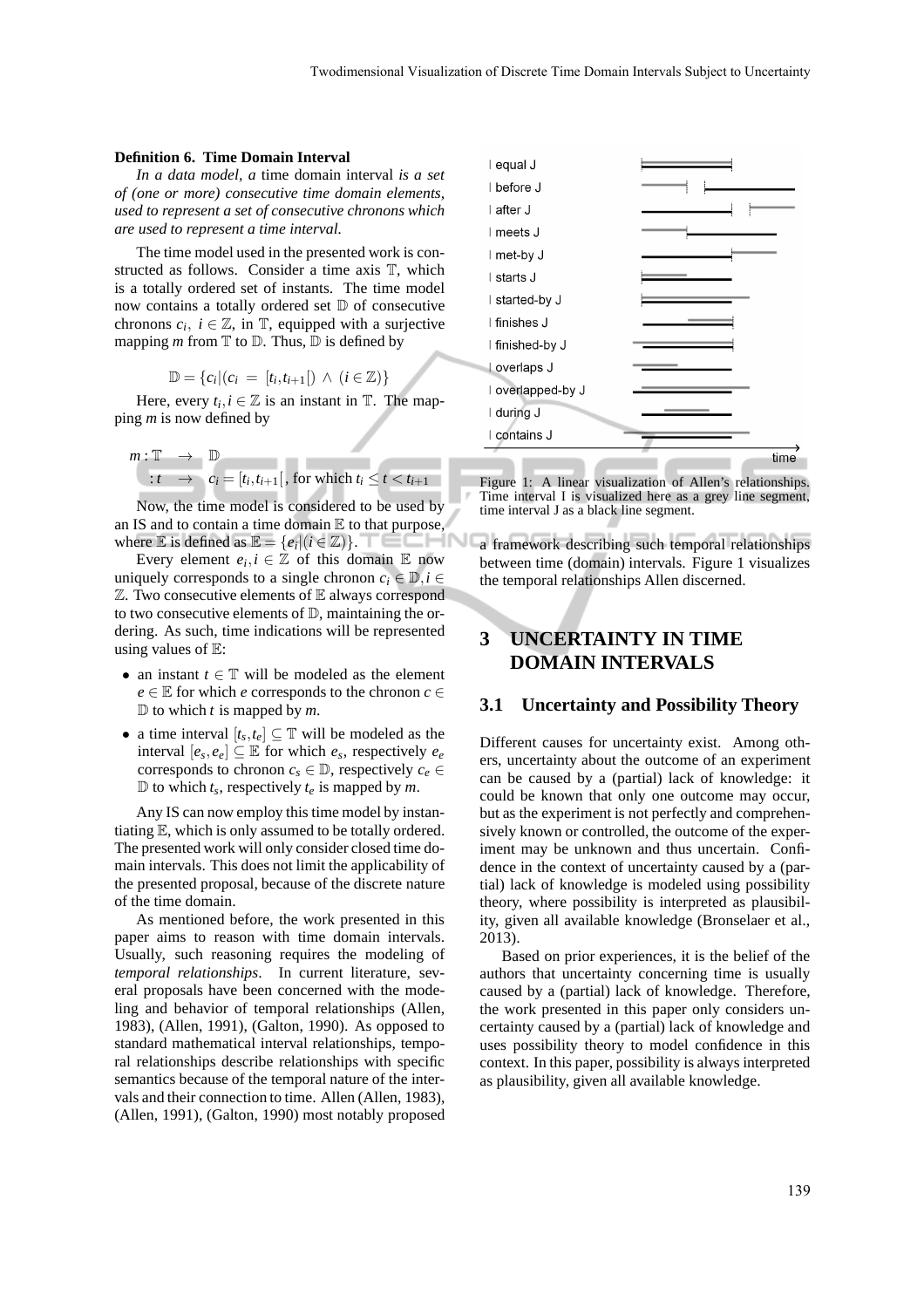### **3.2 Ill-known (Time Domain) Intervals**

The work presented in this paper will allow time domain intervals to be subject to uncertainty by allowing them to be *ill-known time domain intervals*. Before this concept can be explained, the concept of *possibilistic variables* should be introduced.

**Definition 7. Possibilistic Variable** (Bronselaer et al., 2013)

*A* Possibilistic variable *X on a universe* Ω *is a variable taking exactly one value in* Ω*, but for which this value is unknown. The possibility distribution*  $\pi_X$ *on* Ω*, associated with X, models the available knowledge about the value that X takes: for each*  $u \in \Omega$ *,*  $\pi_X(u)$  *represents the possibility that X takes the value u.*

When a possibilistic variable is defined on a universe containing intervals, it defines and describes an *ill-known interval* (Billiet et al., 2012), (Billiet et al., 2013b), (Billiet et al., 2013a):

**Definition 8. Ill-known Interval** (Billiet et al., 2012), (Billiet et al., 2013b), (Billiet et al., 2013a)

*Consider a totally ordered set S containing single, atomic values and its powerset* ℘(*S*)*. Consider the subset*  $\mathcal{O}_I(S)$  *of*  $\mathcal{O}(S)$  *and let*  $\mathcal{O}_I(S)$  *contain every element of*  $\mathcal{O}(S)$  *that is an interval, but no other elements. Now consider a possibilistic variable X*˜*<sup>I</sup> on*  $\mathcal{P}_I(S)$ *. The unique, exact value*  $X_{\tilde{I}}$  *takes, which is unknown and which is an interval containing single values of S, is called an* ill-known interval *in the presented work. Seen as the ill-known interval defines and describes an interval in S, it is also called an* illknown interval in *S.*

The interpretation is that an ill-known interval in a set *S* represents a specific, precise interval in *S* which is unknown. To clarify the difference, an interval not subject to any imperfection (including uncertainty) will be called a *regular interval* in this paper. In the presented work, ill-known intervals will be denoted using upper case letters, with a 'tilde'-sign on top, e.g.:  $\tilde{I}$ .

The presented proposal will consider *ill-known time domain intervals*.

#### **Definition 9. Ill-known Time Domain Interval**

*An ill-known subset of a time domain of a time model is called an* ill-known time domain interval*.*

## **4 TIME DOMAIN INTERVAL VISUALIZATION**

The Triangular Model (TM) comprises a set of rules indicating how to visualize intervals as points in an image plane (Kulpa, 2006), (Van De Weghe et al., 2007). In this section, an adaptation of this technique, which is used in the presented work, is presented.

Consider a time domain E. The determination of the point visualizing a time domain interval  $I \subseteq \mathbb{E}$  using the TM is illustrated in figure 2. The lower half of this figure contains a traditional linear visualization of  $I = [t_s, t_e] \subseteq \mathbb{E}$ . The upper half of the figure contains a visualization of  $I \subseteq \mathbb{E}$  using the TM. In order to accomplish this visualization, first, an interval in  $E$  should be chosen so that its starting element lies before the starting element of *I* and its ending element lies after the ending element of *I*. This chosen interval is visualized as a horizontal straight line segment in the image plane (Qiang and et al., 2010), (Van De Weghe et al., 2007), accommodated with vertical ticks, which visualize the elements of E. This interval is called the *reference interval*. In figure 2, it is given the denotation 'E'. To visualize  $I = [t_s, t_e] \subseteq \mathbb{E}$  in an image plane equipped with a visualization of this reference interval, first the locations of both *t<sup>s</sup>* and *t<sup>e</sup>* on the line segment representing the reference interval are determined. Next, a straight half-line *L<sup>s</sup>* is drawn on the image plane, its initial point being the aforementioned location point of  $t<sub>s</sub>$  and another straight half-line *L<sup>e</sup>* is drawn on the image plane, its initial point being the aforementioned location point of *te*. These two half-lines are drawn in such a way that they intersect in a point  $p$  and that the size  $\alpha$  of the angle formed by *L<sup>s</sup>* and the line segment bounded by the location points of  $t_s$  and  $t_e$  on the line segment representing the reference interval is exactly the same as the size of the angle formed by  $L_e$  and the same line segment (Qiang and et al., 2010), (Van De Weghe et al., 2007). This point *p* is called the *interval point* (Qiang and et al., 2010), (Van De Weghe et al., 2007) and the size  $\alpha$  is traditionally chosen to be 45°.

### **5 VISUALIZING ILL-KNOWN TIME DOMAIN INTERVALS**

In this section, a construction method is described, which can be used to visualize ill-known time domain intervals as collections of points in an image plane. This method is illustrated in figure 3.

Consider a totally ordered time domain E, exactly as constructed in section 2.2, and its powerset  $\wp(\mathbb{E})$ . Consider the subset  $\mathcal{O}_I(\mathbb{E})$  of  $\mathcal{O}(\mathbb{E})$  and let  $\mathcal{O}_I(\mathbb{E})$  contain every element of  $\mathcal{O}(\mathbb{E})$  that is an interval, but no other elements. Now consider an arbitrary ill-known interval  $\tilde{I} \subseteq \mathbb{E}$ , defined by possibilistic variable  $X_{\tilde{I}}$  on  $\mathcal{O}_I(\mathbb{E})$ , which is defined by possibility distribution  $\pi_{X_i}$ on  $\mathcal{O}_I(\mathbb{E})$ .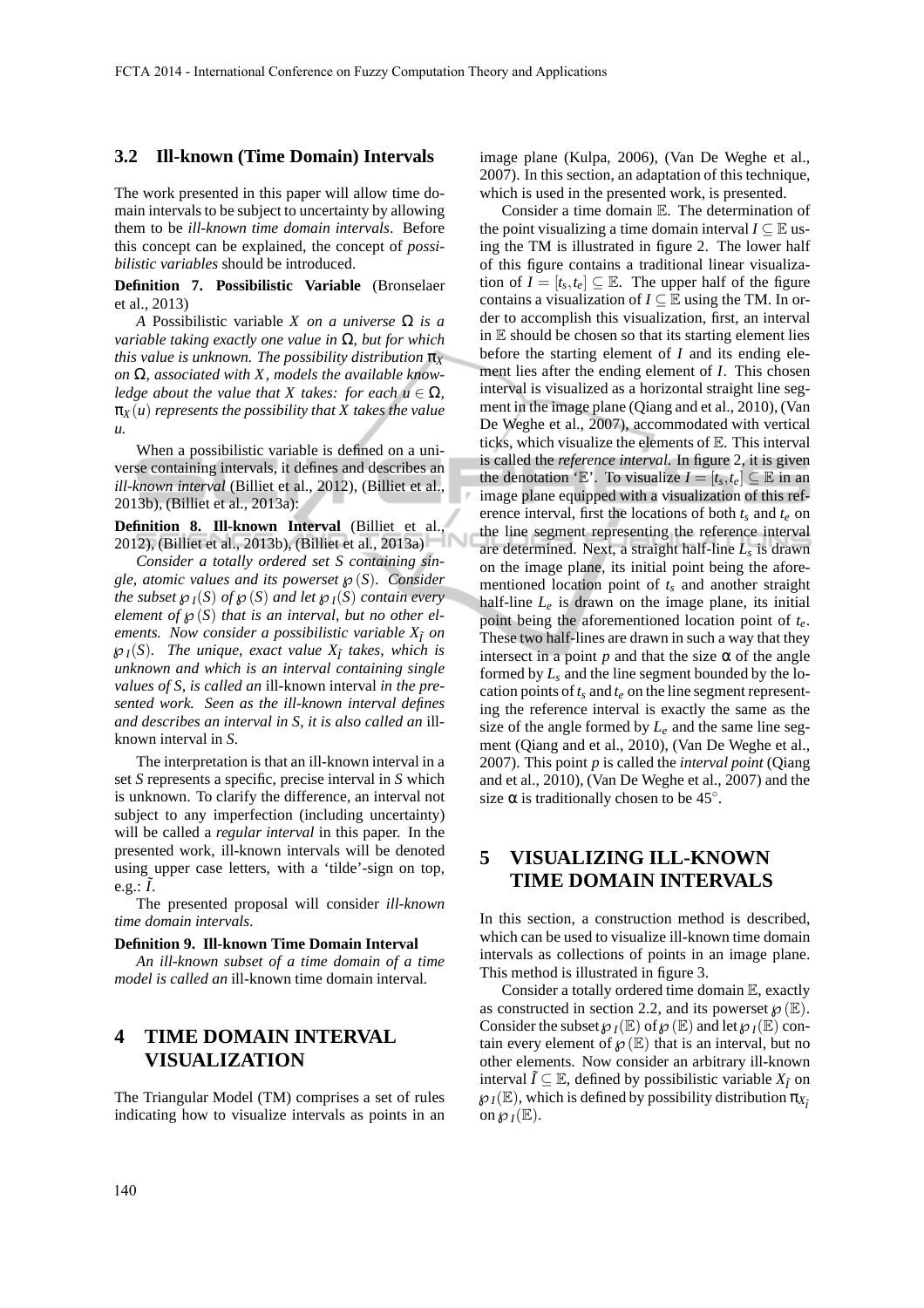

Figure 2: The visualization of an interval in time domain  $E$ using the TM and the construction leading to it.

In order to accomplish the visualization of  $\tilde{I}$ , first, a reference interval is chosen so that its starting element lies before every element desired to be visualized and its ending element lies after every element desired to be visualized. Now, to visualize  $\tilde{I}$  in an image plane equipped with such a visualization of this reference interval, the following steps need to be taken:

- 1. Consider the subset  $\mathcal{O}_I(\mathbb{E})$  of  $\mathcal{O}(\mathbb{E})$ .
- 2. A set  $I_{\tilde{I}}$  should be constructed, where  $I_{\tilde{I}}$  contains all regular intervals  $K \subseteq \mathbb{E}$  for which  $\pi_{X_{\bar{I}}}(K) > 0$ and only these intervals.
- 3. For every interval *K* in  $I_{\tilde{I}}$  fully visualizable in the figure, the interval point of  $K$  is drawn in the image plane following the TM visualization technique explained in section 4. However, the gray scale color intensity of the interval point of an interval *K* in  $I_{\tilde{I}}$  now visualizes the possibility  $\pi_{X_{\tilde{I}}}(K)$ of  $K$  of being the interval intended by  $\tilde{I}$ .

The visualization of  $\tilde{I}$  is now the collection of the visualizations of all the intervals in  $I_{\tilde{I}}$ . Visualizations of different intervals may use different colors.



Figure 3: The visualization of an ill-known interval in time domain  $E$  using the TM and the construction leading to it.

Table 1: Allen Relationships corresponding to a DURZ.

| Name          | <b>Allen Relationships</b>                       |
|---------------|--------------------------------------------------|
| B             | { before                                         |
| <b>BM</b>     | before, meets                                    |
| <b>BMS</b>    | before, meets, starts }                          |
| BMO           | before, meets, overlaps                          |
| <b>BMOS</b>   | before, meets, overlaps, starts }                |
| BMOSD         | before, meets, overlaps, starts, during }        |
| <b>BMSD</b>   | before, meets, starts, during                    |
| MO            | meets, overlaps                                  |
| MOS           | meets, overlaps, starts                          |
| MOSD          | meets, overlaps, starts, during }                |
| MSD           | meets, starts, during }                          |
| $\Omega$      | $\{$ overlaps $\}$                               |
| OS            | overlaps, starts                                 |
| OSD           | overlaps, starts, during }                       |
| SD.           | $\{ starts, during \}$                           |
| D             | $\{$ during $\}$                                 |
| $OF-B$        | overlaps, finished-by $\}$                       |
| DF            | $\{$ during, finishes $\}$                       |
| DFM-B         | during, finishes, met-by }                       |
| $OF-BC$       | overlaps, finished-by, contains                  |
| E             | equals                                           |
| $DFO-B$       | during, finishes, overlapped-by                  |
| DFO-BM-B      | during, finishes, overlapped-by, met-by          |
| DFO-BM-BA     | during, finishes, overlapped-by, met-by, after } |
| DFM-BA        | during, finishes, met-by, after }                |
| $F-BC$        | finished-by, contains                            |
| $FO-B$        | finishes, overlapped-by                          |
| FO-BM-B       | finishes, overlapped-by, met-by }                |
| FO-BM-BA      | finishes, overlapped-by, met-by, after           |
| FM-BA         | finishes, met-by, after                          |
| $\mathcal{C}$ | $contains$ }<br>1.11                             |
| $CS-B$        | { contains , started-by }                        |
| $CS-BO-B$     | contains, started-by }, overlapped-by }          |
| $S-BO-B$      | started-by }, overlapped-by }                    |
| O-B           | { overlapped-by                                  |
| $O-BM-B$      | overlapped-by, met-by }                          |
| $O-BM-BA$     | overlapped-by, met-by, after }                   |
| $M-BA$        | $\{$ met-by, after $\}$                          |
| A             | { after }                                        |

### **6 DISCRETE UNCERTAIN RELATIONAL ZONES**

In this section, the concept of *Discrete Uncertain Relational Zones* (DURZ) will be presented.

Consider a totally ordered time domain E, exactly as constructed in section 2.2. Now consider an arbitrary ill-known interval  $\tilde{I} \subseteq \mathbb{E}$  and an image containing a visualization of  $\tilde{I}$  using the construction method presented in section 5. It is now possible to discern 39 different collections of points in the image plane, dependent on the visualization of  $\tilde{I}$ . Each collection corresponds to a single set of Allen relationships. These collections of points are called ˜*I*'s *Discrete Uncertain Relational Zones* (DURZ). They are related to the 'Uncertain Relational Zones' introduced in (De Tré and et al., 2012), but massively expand upon them. Their visualizations are shown in figures **??** and **??** in the appendix. In these figures, each collection is given a unique acronym name. DURZ will be referred to in this paper using these acronyms. Table 1 shows, for each DURZ, the unique set of Allen relationships which corresponds to the DURZ.

Given a totally ordered time domain  $E$ , exactly as constructed in section 2.2, an arbitrary ill-known in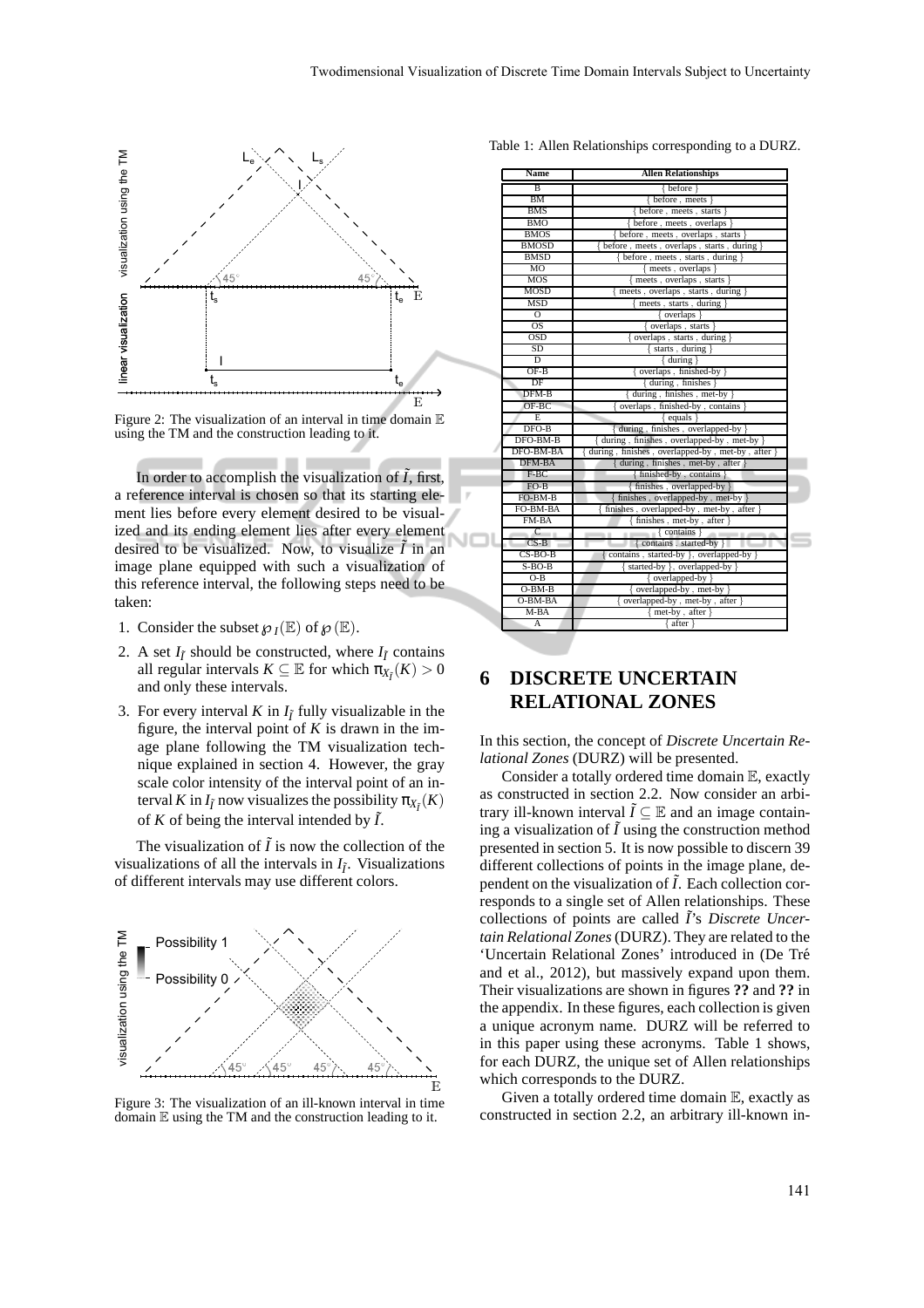terval  $\tilde{I} \subseteq \mathbb{E}$  and a visualization of  $\tilde{I}$  using the construction method presented in section 5,  $\tilde{I}$ 's DURZ in the image containing  $\tilde{I}$ 's visualization can be constructed as follows.

Consider the visualizations of the earliest and latest starting and ending points of regular intervals in  $E$  with non-zero possibilities of being the interval intended by  $\tilde{I}$ . For each of these visualizations, draw two straight half-lines starting in the visualization point and having angles with size  $\alpha$  with the visualization of the reference interval, but with different orientations. Every collection of points now created by an intersection of these lines, line segments between intersections of these lines and area's bounded by these line segments and intersections is now a DURZ, including the visualization of  $\ddot{I}$  itself.

The interpretation of such DURZ is the following. Every interval point in a given DURZ visualizes a regular interval in  $E$  which has a non-zero possibility of being in one of the Allen relationships corresponding to the DURZ, with the interval intended by  $\tilde{I}$ .

# **7 TEMPORAL RELATIONSHIPS BETWEEN AN ILL-KNOWN AND A REGULAR TIME DOMAIN INTERVAL**

In this section, a technique is presented, which allows to determine, for each existing Allen relationship, the possibility with which an arbitrary regular time domain interval is in this Allen relationship with a given ill-known interval in the same time domain.

Consider a totally ordered time domain  $E$ , exactly as constructed in section 2.2. Now consider an arbitrary regular interval  $J = [t_s, t_e] \subseteq \mathbb{E}$  and a given illknown interval  $\tilde{I}$  in  $\mathbb{E}$ . Now consider the visualization of  $\tilde{I}$  using the technique described in section 5, its DURZ and the visualization of *J* using the TM model, all in the same image. Now, let the interval point of *J* be part of DURZ *Z*, which corresponds to the set  $\{R_i | (0 \le i \le n) \wedge (i \in \mathbb{N})\}$  of Allen relationships, where every  $R_i$ ,  $0 \le i \le n \land i \in \mathbb{N}$  is an Allen relationship. For every  $R_i$ ,  $0 \le i \le n \land i \in \mathbb{N}$ , the possibility  $\pi(\overline{J}R_i\overline{I})$  with which *J* is in Allen relationship  $R_i$  with  $\tilde{I}$  is now found visually after the following construction.

- 1. The two straight half-lines *L<sup>s</sup>* and *L<sup>e</sup>* used to construct *J*'s interval point are drawn. *Ls*'s initial point is  $t_s$  and  $L_e$ 's initial point is  $t_e$ .
- 2. Two more straight half-lines  $L'_s$  and  $L'_e$  are drawn.  $L'_s$  has as initial point  $t_s$  and is orthogonal to  $L_s$ .  $L'_e$ has as initial point *t<sup>e</sup>* and is orthogonal to *Le*.



Figure 4: The evaluation of the temporal relationships between a regular time domain interval *J* and an ill-known time domain interval  $\tilde{I}$ , where  $J$  is part of DURZ 'O'.

- 3. If none of the half-lines  $L_s$ ,  $L'_s$ ,  $L_e$  or  $L'_e$  contain any point in the visualization of  $\tilde{I}$ , then  $Z$  corresponds to a singleton of Allen Relationships  ${R_0}$ . In this case,  $\pi \left( J R_0 \tilde{I} \right) = 1$ , because *J* is in Allen relationship  $R_0$  with  $\tilde{I}$ , regardless of which regular interval  $\tilde{I}$  is intended to be. An example of this situation is shown in figure 4. If one or more of the half-lines  $L_s$ ,  $L'_s$ ,  $L_e$  or  $L'_e$  contain any point in the SCIENCE AND TECHNO visualization of  $\tilde{I}$ , these will divide the collection of points which is the visualization of  $\tilde{I}$  in as many sub-collections  $SC_i$ ,  $(0 \le i \le n) \wedge (i \in \mathbb{N})$  as there are Allen relationships in the set corresponding to *Z*. For this, any set of points of ˜*I*'s visualization all contained by the same half-line  $L_s$ ,  $L'_s$ ,  $L_e$  or  $L'_{e}$  is also counted as a sub-collection. In fact, every sub-collection  $SC_i$ ,  $0 \le i \le n \land i \in \mathbb{N}$  corresponds to a single Allen relationship  $R_i$  in this set: the sub-collection  $SC<sub>i</sub>$  contains every point  $\sum_{i}$ ,  $j$ ,  $0 \le j \le m$ *i* ∧ *j* ∈ N, where  $m$ *i* is the amount of points in  $SC_i$ , for which  $J$  is in this Allen relationship  $R_i$  with the regular interval having  $\sum_i$  *sc*<sub>*i*, *j* as</sub> interval point.
	- 4. For every  $R_i$ ,  $0 \le i \le n \land i \in \mathbb{N}$ , it is now easy to determine  $\pi$  $(JR_i\tilde{I})$ :

$$
\pi\left(JR_i\tilde{I}\right) = \sup_{sc_{i,j} \in SC_i} \left(\pi_{\tilde{I}}(sc_{i,j})\right)
$$

Here,  $\pi_{\bar{I}}(sc_{i,j})$  is the possibility that  $sc_{i,j}$  is the interval point of the regular interval intended by  $\tilde{I}$ . An example of this situation is shown in figure 5.

## **8 TEMPORAL RELATIONSHIPS BETWEEN TWO ILL-KNOWN TIME DOMAIN INTERVALS**

In this section, a technique is presented, which allows to determine, for each existing Allen relationship, the possibility with which an arbitrary ill-known time do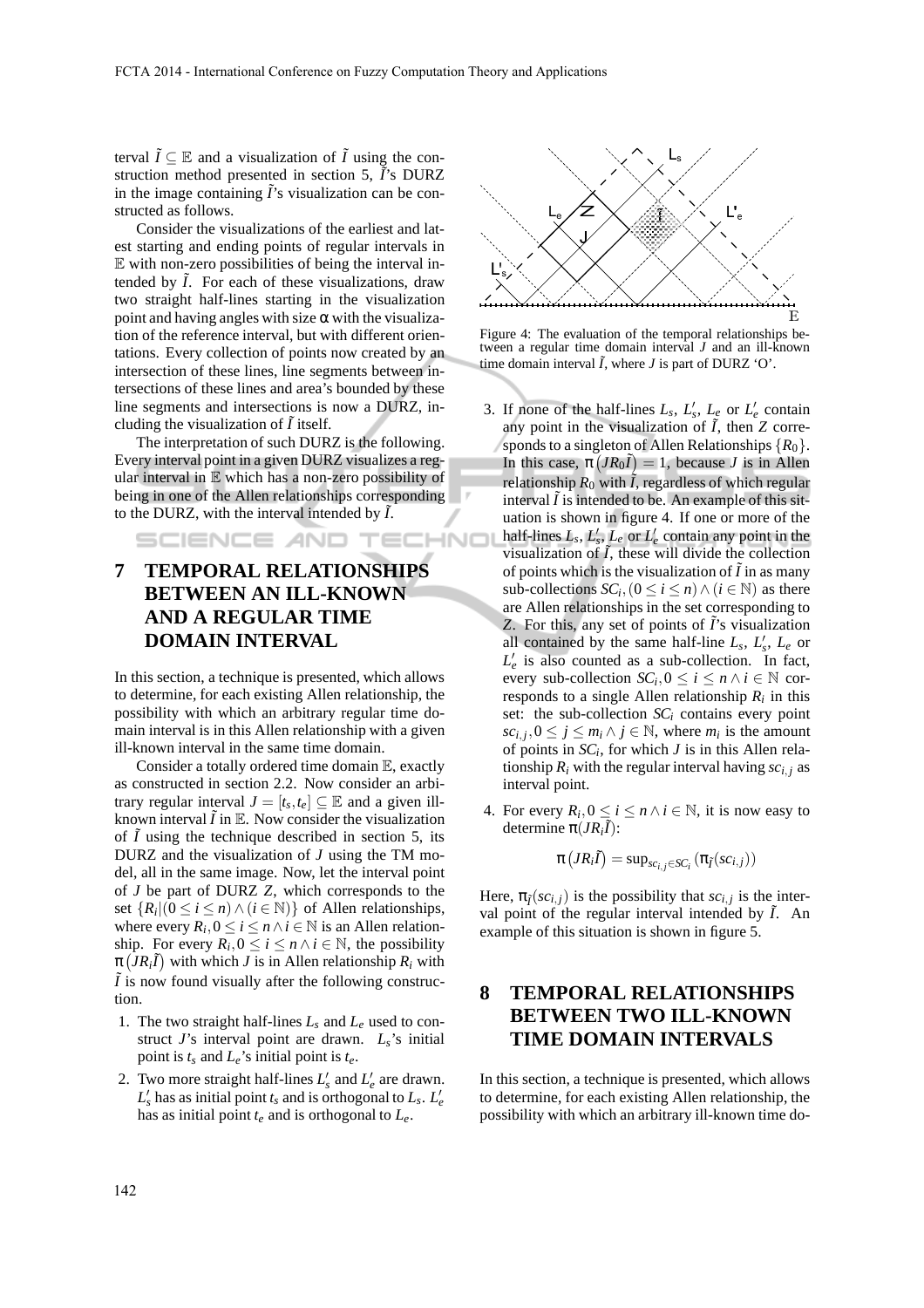main interval is in this Allen relationship with a given ill-known interval in the same time domain.

Consider a totally ordered time domain E, exactly as constructed in section 2.2. Now consider an arbitrary ill-known interval  $\tilde{J}$  in  $\mathbb E$  and a given ill-known interval  $\tilde{I}$  in  $\mathbb{E}$ . Now consider an image containing the visualizations of  $\tilde{I}$  and  $\tilde{J}$  and the DURZ of  $\tilde{I}$ . Two possibilities may be discerned:

- The visualization of  $\tilde{J}$  is completely contained in a single DURZ corresponding to a singleton of Allen relationships  ${R_0}$ . In this case, independent of which regular interval  $\tilde{J}$  is intended to be and independent of which regular interval  $\tilde{I}$  is intended to be, the possibility  $\pi(\tilde{J}R_0\tilde{I})$  that  $\tilde{J}$  is in Allen relationship  $R_0$  with  $\tilde{I}$  is 1. This is because every regular interval with a non-zero possibility of being the regular interval intended by  $\tilde{J}$  is in Allen relationship  $R_0$  with every regular interval with a non-zero possibility of being the regular interval intended by  $\tilde{I}$ . An example of this situation is shown in figure 6.
- The visualization of  $\tilde{J}$  either is completely contained in a single DURZ corresponding to a set  ${R_{i,0} | (0 \le i \le n) \wedge (i \in \mathbb{N})}$  of Allen relationships, where every  $R_{i,0}$ ,  $0 \le i \le n \wedge i \in \mathbb{N}$  is an Allen relationship, or the visualization of  $\tilde{J}$  is partially contained in different DURZ  $Z_i$  corresponding to sets {*Ri*, *<sup>j</sup>* |(0 ≤ *i* ≤ *n*)∧ (0 ≤ *j* ≤ *m*) ∧ (*i* ∈ N) ∧ (*j* ∈  $(N)$ } of Allen relationships, where every  $R_{i,j}$ ,  $0 \leq$ *i* ≤ *n* ∧ 0 ≤ *j* ≤ *m* ∧ 0 ≤ *j* ≤ *n* ∧ *i* ∈  $\mathbb{N}$  ∧ *j* ∈  $\mathbb{N}$  is an Allen relationship. In these cases, the possibility  $\pi(\tilde{J}R_{i,j}\tilde{I})$  that  $\tilde{J}$  is in Allen relationship  $R_{i,j}$  with  $\tilde{I}$  is given by:

$$
\pi\left(\tilde{J}R_{i,j}\tilde{I}\right)=\text{sup}_{\forall J\in\tilde{J}}\text{min}\left(\pi_{\tilde{J}}(J),\pi\left(JR_{i,j}\tilde{I}\right)\right)
$$

Here, all *J* are arbitrary interval points in  $\tilde{J}$  and  $\pi_{\tilde{I}}(J)$  is the possibility that the regular interval intended by  $\tilde{J}$  is  $J$ . The formula above illustrates that for every regular interval *J* considered, both



Figure 5: The evaluation of the temporal relationships between a regular time domain interval *J* and an ill-known time domain interval  $\tilde{I}$ , where  $J$  is part of DURZ 'BMO'.



Figure 6: The evaluation of the temporal relationships between ill-known time domain intervals  $\tilde{J}$  and  $\tilde{I}$ , where  $\tilde{J}$  is part of DURZ 'O'.



Figure 7: The evaluation of the temporal relationships between ill-known time domain intervals  $\tilde{J}$  and  $\tilde{I}$ , where  $\tilde{J}$  is completely part of DURZ 'BMO'.



Figure 8: The evaluation of the temporal relationships between ill-known time domain intervals  $\tilde{J}$  and  $\tilde{I}$ , where  $\tilde{J}$  is partially part of DURZ 'BMO', 'MO' and 'O'.

the possibility that *J* is intended by  $\tilde{J}$  and the possibility that *J* is in the Allen relationship with  $\tilde{I}$ should be accounted for. This conjunction is modeled by using the minimum-operator. Examples of these situations are shown in figures 7 and 8.

## **9 CONCLUSIONS AND FUTURE WORK**

In this paper, a novel method is presented to visualize and temporally reason with ill-known time domain intervals. This method is specifically designed for time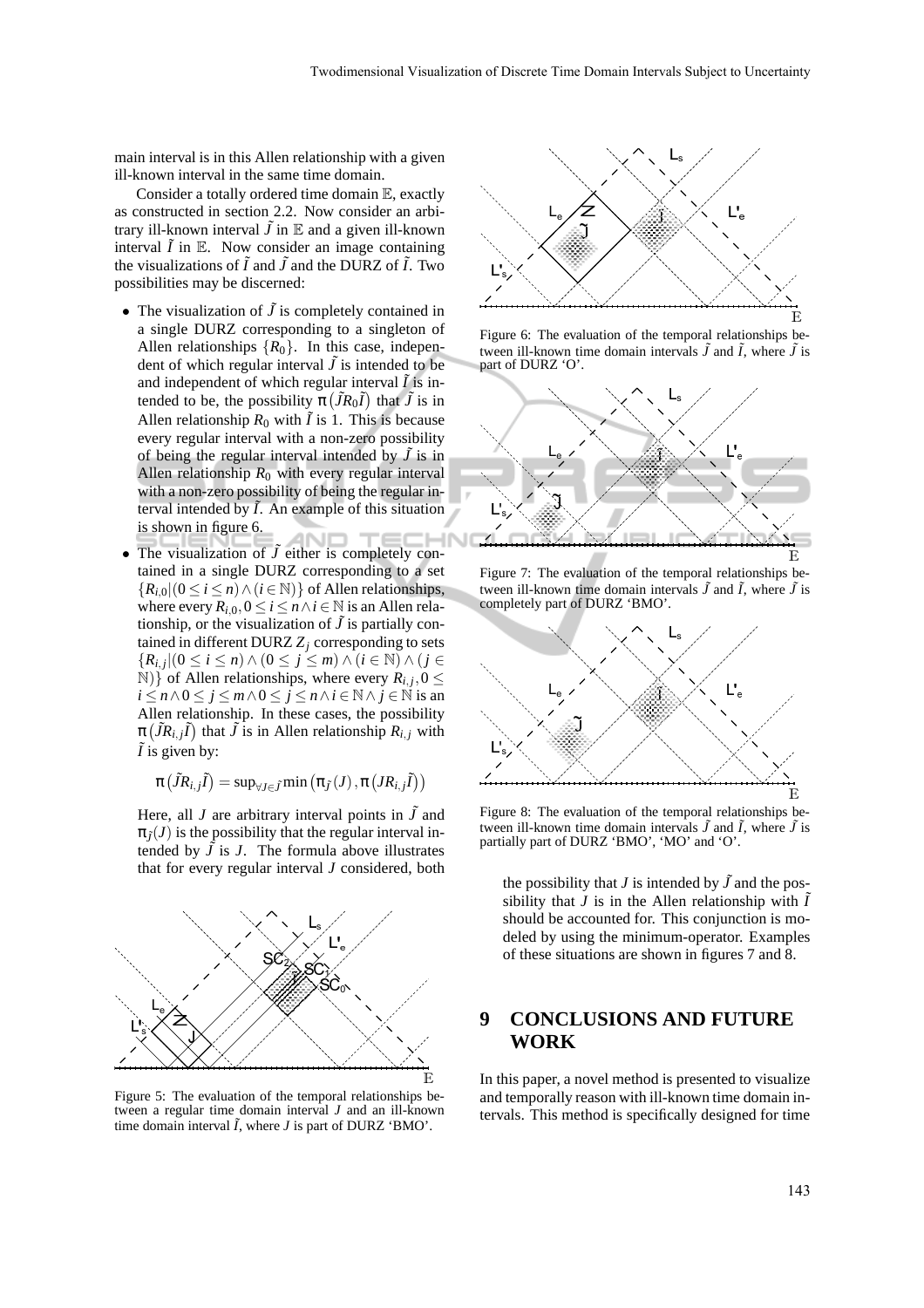domain intervals and accounts for graded confidence in the context of uncertainty. Based on the belief that the source of uncertainty in time usually is a (partial) lack of knowledge, possibility theory is used to model confidence. Future work is expected to focus on advanced querying of such temporal data, using the introduced novel methods for temporal reasoning, and eventually on data mining in the context of such temporal data.

### **REFERENCES**

- Aigner, W. and et al. (2005). PlanningLines: Novel Glyphs for Representing Temporal Uncertainties and their Evaluation. In *Proc. of the 9th Int. Conf. on Information Visualisation*, pages 457–463.
- Allen, J. (1983). Maintaining knowledge about temporal intervals. *Communications of the ACM*, 26:832–843.
- Allen, J. F. (1991). Time and time again: The many ways to represent time. *International Journal of Intelligent Systems*, 6(4):341–355.
- Billiet, C., Pons, J. E., Pons Capote, O., and De Tré, G. (2012). Evaluating Possibilistic Valid-Time Queries. In *Proceedings of the 14th International Conference IPMU, Part I*, pages 410–419, Catania, Italy. Springer.
- Billiet, C., Pons Frias, J. E., Pons, O., and De Tré, G. (2013a). *Bipolarity in the Querying of Temporal Databases*, pages 21–37. SRI PAS/IBS PAN, new trends edition.
- Billiet, C., Pons Frias, J. E., Pons Capote, O., and De Tré, G. (2013b). Bipolar Querying of Valid-Time Intervals Subject to Uncertainty. In *Lecture Notes in Computer Science*, pages 401–412, Granada, Spain. Springer.
- Bolour, A., Anderson, T. L., Dekeyser, L. J., and Wong, H. K. T. (1982). The role of time in information processing: a survey. *ACM SIGMOD Record*, 12:27–50.
- Bronselaer, A., Pons, J. E., De Tré, G., and Pons, O. (2013). Possibilistic evaluation of sets. *International Journal of Uncertainty, Fuzziness and Knowledge-Based Systems*, 21(3):325–346.
- De Tré, G. and et al. (2012). Visualising and Handling Uncertain Time Intervals in a Two-dimensional Triangular Space. In *Proceedings of the 2nd World Conference on Soft Computing*, pages 585–592, Baku, Azerbaijan.
- Dyreson, C. and et al. (1994). A consensus glossary of temporal database concepts. *SIGMOD Rec.*, 23:52–64.
- Dyreson, C. E. and Snodgrass, R. T. (1998). Supporting Valid-Time Indeterminacy. *ACM Transactions on Database Systems*, 23(1):1–57.
- Galton, A. (1990). A Critical Examination of Allen's Theory of Action and Time. *Artificial Intelligence*, 42(2- 3):159–188.
- Garrido, C., Marin, N., and Pons, O. (2009). Fuzzy intervals to represent fuzzy valid time in a temporal relational database. *International Journal of Uncertainty, Fuzziness and Knowlege-Based Systems*, 17(SUPPL. 1):173–192.
- Jensen, C. and et al. (1998). The consensus glossary of temporal database concepts - Feb/ 1998 version. In *Lecture Notes in Computer Science*, pages 367–405.
- Kincaid, R. and Lam, H. (2006). Line Graph Explorer: Scalable Display of Line Graphs Using Focus+Context. In *Proceedings of the Working Conference on Advanced Visual Interfaces*, pages 404–411.
- Kulpa, Z. (2006). A diagrammatic approach to investigate interval relations. *Journal of Visual Languages and Computing*.
- Matkovic, K. and et al. (2007). Color Lines View: An Approach to Visualization of Families of Function Graphs. In *Proceedings of the 11th International Conference on Information Visualization*, pages 59–64.
- Pons, J. E. and et al. (2012). A Relational Model for the Possibilistic Valid-time Approach. *International Journal of Computational Intelligence Systems*, 5(6):1068– 1088.
- Qiang, Y. and et al. (2010). Handling imperfect time intervals in a two-dimensional space. *Control and Cybernetics*, 39(4):983–1010.
- Qiang, Y. and et al. (2012). Interactive analysis of time intervals in a two-dimensional space. *Information Visualization*.
- Saito, T., Miyamura, H. N., Yamamoto, M., Saito, H., Hoshiya, Y., and Kaseda, T. (2005). Two-tone pseudo coloring: Compact visualization for one-dimensional data. In *Proceedings of the IEEE Symposium on Information Visualization*, pages 173–180.
- Van De Weghe, N., Docter, R., De Maeyer, P., Bechtold, B., and Ryckbosch, K. (2007). The triangular model as an instrument for visualising and analysing residuality. *Journal of Archaeological Science*.